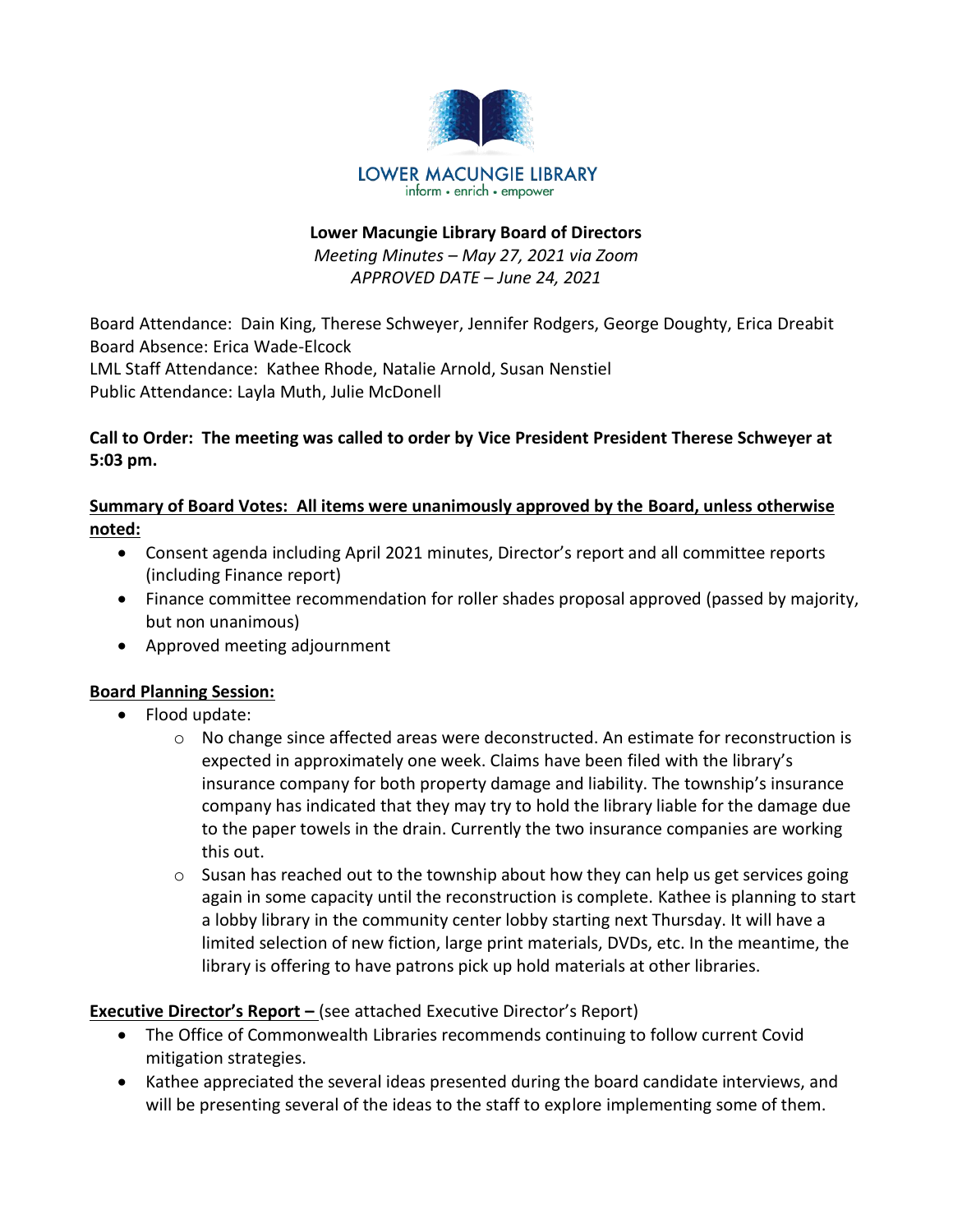- The Guidelines to Professional Behavior will become a part of the personnel manual, which was a staff recommendation.
- Quarterly statistics were reviewed by Natalie. It was noted that comparable statistics during the past year are not apples to apples comparisons due to fluctuating service levels throughout the pandemic. RBDigitals magazines have been moved to OverDrive, accessible there and through the OverDrive app, Libby.

#### **Committee Chair Reports & Next Meeting Dates**

#### **Finance:**

- Did not meet.
- First tax revenue check of \$100,000 was received.
- Audit was received yesterday. Hard copies are available upon request.
- The library did have a \$92,000 profit last year, \$82,000 of which was the PPP loan.
- Next meeting TBD

#### **Personnel:**

- Johanna resigned Kathee sent her an exit interview form. A part-time staff person that Kathee had been hoping to convert to full-time has also resigned.
- Currently have feelers out to fill 2 part-time library assistant positions. Lisa has also been asked to write a job description for a youth services assistant.
- Staff reporting at the library for 50% of their current hours.
- Next meeting May 28 at 12:00 pm on Zoom

# **Marketing**

- Committee met on 5/25 and worked on planning something to reopen. Possible theme would be "Welcome Back… " to refresh people's minds about various library services that are available again. Committee is working on a timeline for promoting the return – e-mails, social media posts, possible reopening events.
- Layla Muth volunteered to join the committee.
- Next meeting TBD

# **Facilities:**

- Unclear yet whether community center restrooms will be available to people visiting the lobby library.
- George expressed that any available good carpet could work to replace the damaged carpet, and suggests that we should put something down ASAP to get the library open as quickly as possible.
- Temporary carpet also a possibility for getting patrons back into the library.
- ECI, the contractor for the expansion, came in to do a walkthrough to resolve remaining problems. ECI did replace some damaged tiles, but since then some stains have been found on the ceiling, so there's still a leak somewhere.
- Regrading and grass seeding have been done behind the library.
- Next meeting TBD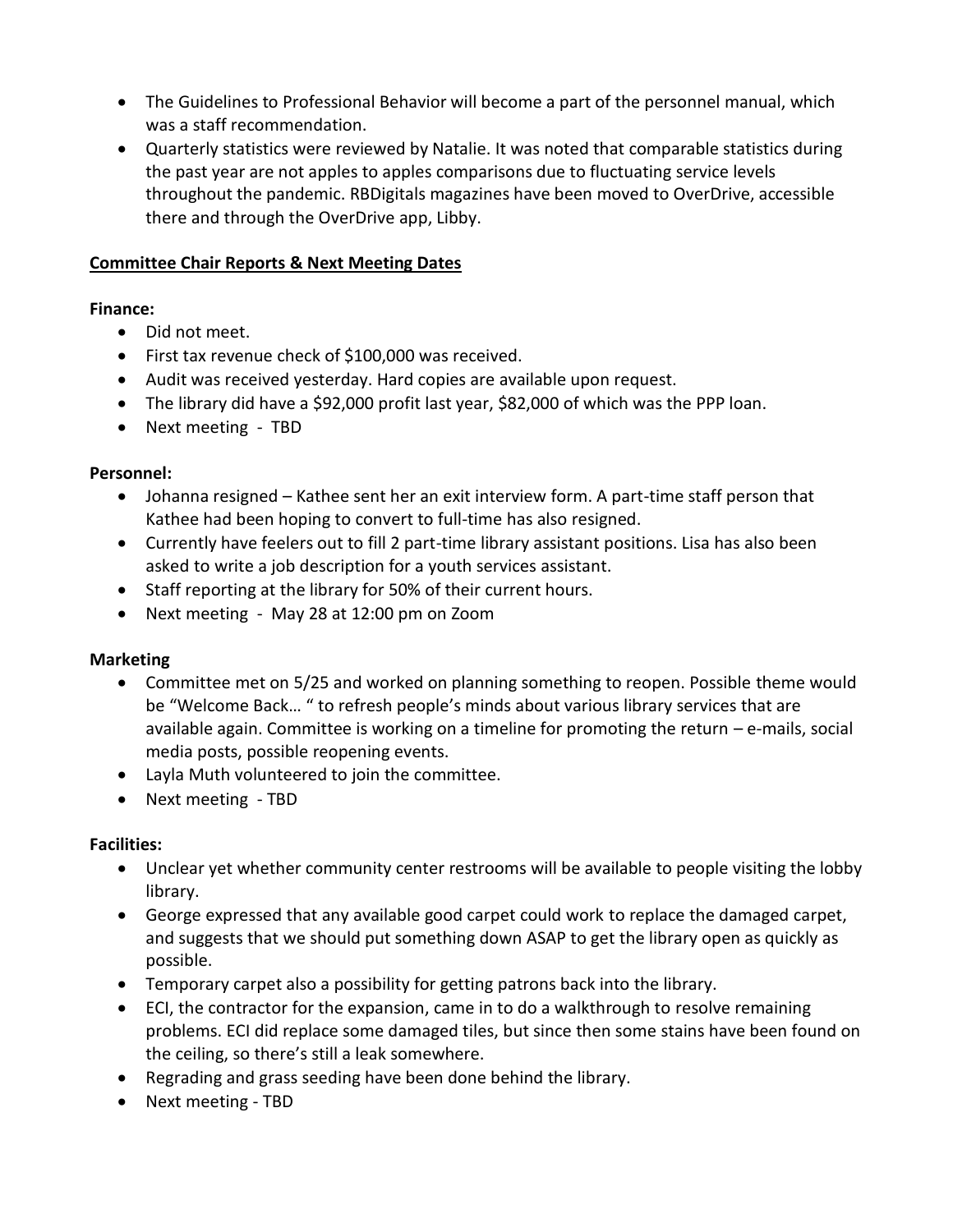#### **Friends of LML Update:**

- No report
- Next meeting TBD

# **Technology:**

- Did not meet, but Natalie will put together a meeting.
- Layla volunteered to join the committee.
- Next meeting TBD

#### **Nominating:**

- Township vote on approval of board candidate Layla Muth will be on June 3.
- Next meeting TBD

# **Strategic Planning:**

• Next meeting - TBD

#### **Old Business**

• None

#### **New Business**

- Discussion of returning to in person board meetings. Currently the multi-purpose rooms are being used to store items that have been moved due to the flood, and the children's room is occupied by summer reading program staging. The possibility of using one of the community center meeting rooms or a meeting room at the township building was discussed.
- The idea of a bookmobile or other sort of mobile library was raised to do outreach to targeted groups (daycares, senior living centers). It might be possible to get a grant for a vehicle.

#### **Public Comment**

 Julie McDonell has some thoughts about the marketing campaign, which she will discuss with Dain.

Board Meeting was adjourned at 5:58 pm

# **ACTION ITEMS WITH DUE DATES**

**Next Meeting:** Thursday, June 24 at 5:00 pm on Zoom (Natalie will send a link before the meeting)

*Respectively submitted: Erica Dreabit*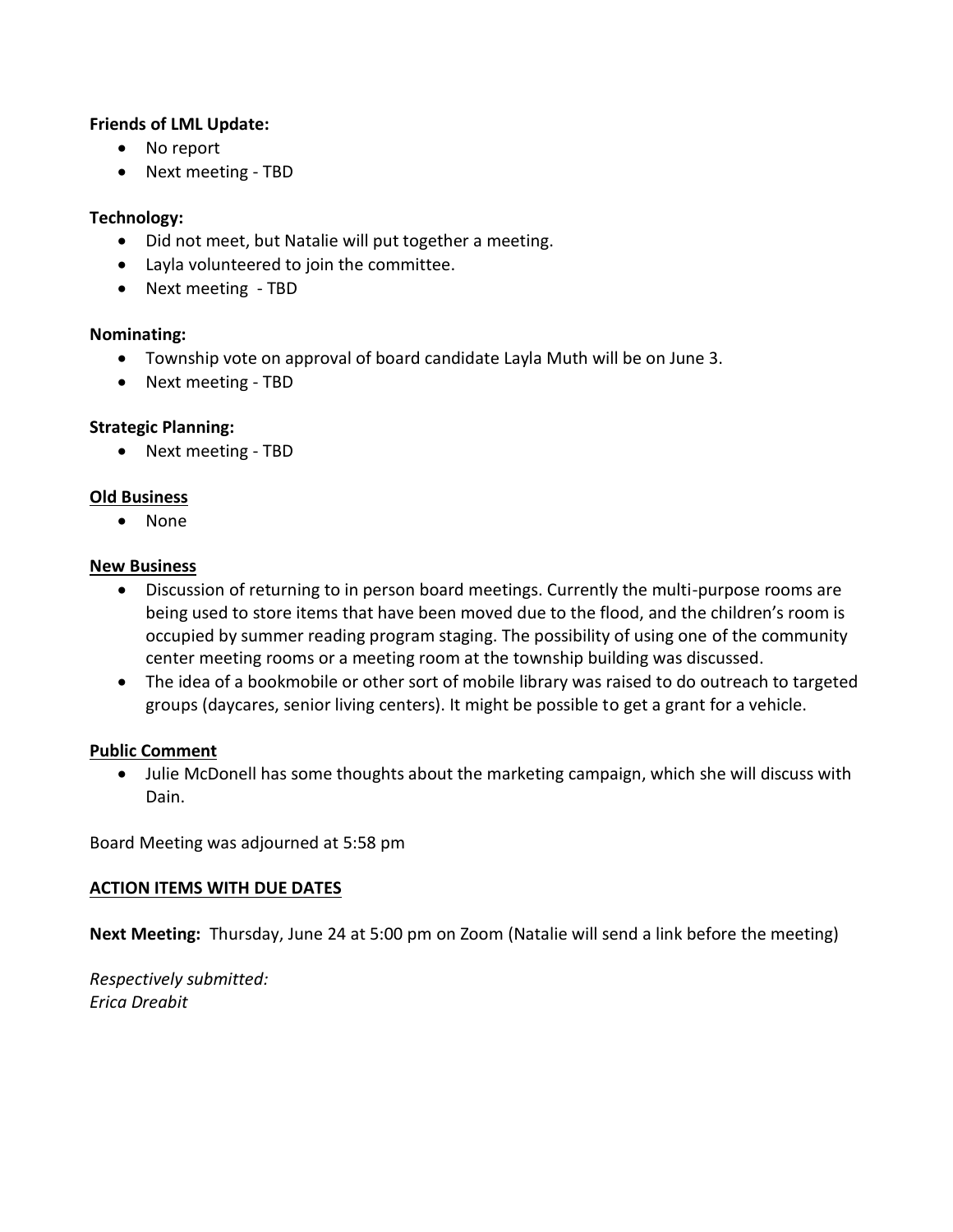# **Library Director's Report (5/27/21)**

# **Objectives**

# **Community Partnership**

- Programs for adults, teens and children will continue virtually. Great Decisions 2021 continues on Zoom. Summer programming is being planned for outdoors, weather permitting
- Participating in Great Decisions
- Flyers were distributed at the shredding event held Saturday, May 8 in the Community Center parking lot

#### **Relevance**

- LMT is considering upgrading their Wi-Fi to extend into the parking lot. No action
- Library fire extinguishers were inspected Monday, May 24
- Library remains closed due to plumbing flood beginning Monday, April 26. Damage is being assessed

# **Fiscal Responsibility**

- The CARES ACT Library Plan for \$2,708.64 has been approved. The district consultant will follow up regarding distribution
- The LCLC directors agreed to remain fine-free till September 1
- Received \$100,000 payment from library tax revenue

# **Communication and Leadership Effectiveness**

- Presented the Guidelines to Professional Behavior as the policy of the month for discussion at the May staff meeting
- Attended the PaLA Open Forum Friday, April 30
- Met with LCLC Directors to discuss the District budget Monday, May 3
- Attended the Governor's Advisory Council meeting Thursday, May 13
- Attended the Compass webinar "Cybersecurity Awareness Training" Thursday, May 13

# **Statistics**

Available in *Box*

# **Programming**